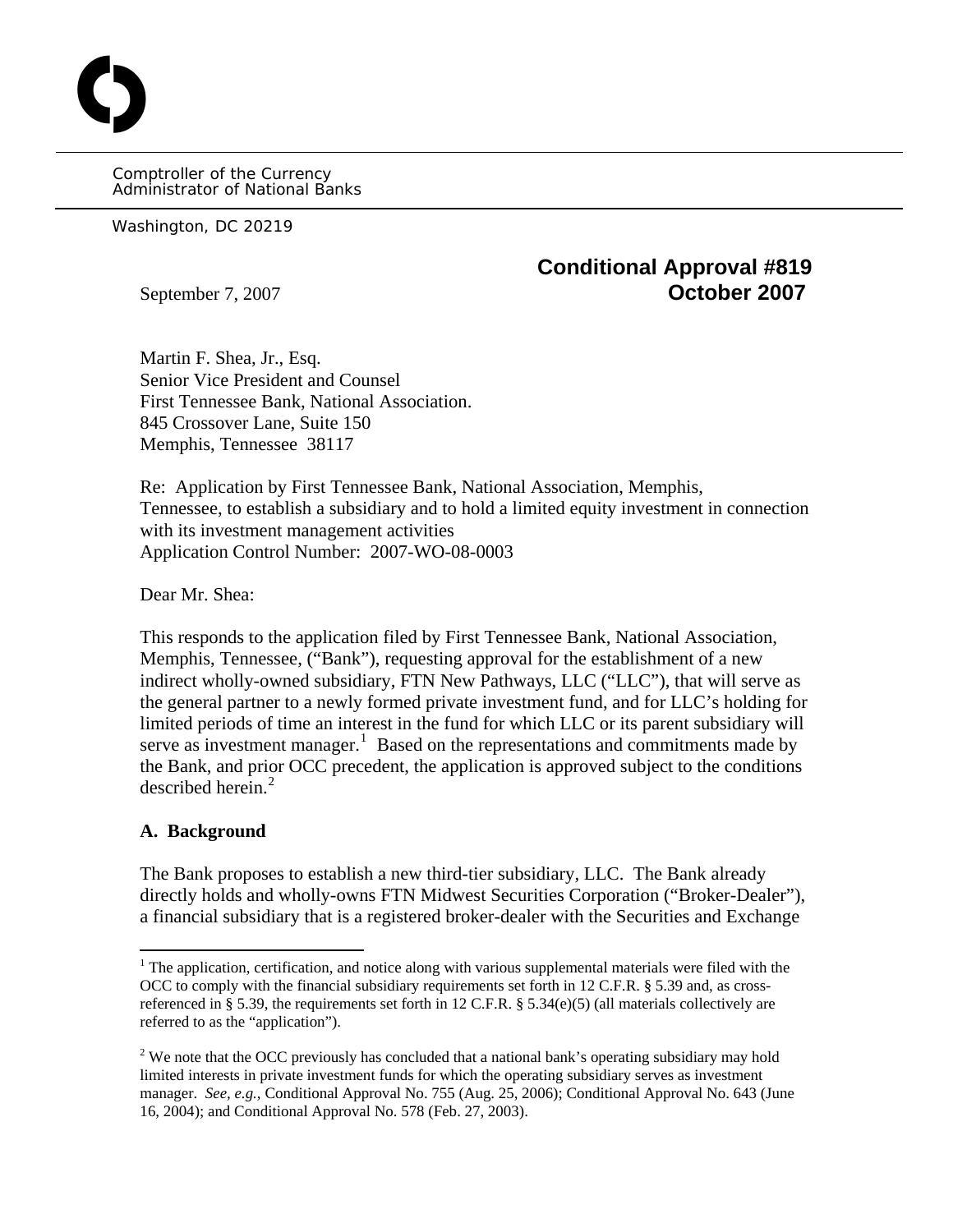Commission ("SEC"), and engages in underwriting and dealing activities permissible for a financial subsidiary of a national bank. The Broker-Dealer in turn wholly-owns a financial subsidiary, FTN Midwest Asset Management Corporation ("Adviser"), which is a registered investment adviser that engages in investment advisory activities.<sup>[3](#page-1-0)</sup> The Adviser is proposing to establish the new subsidiary, LLC, as a limited liability company that will serve as the general partner of a newly formed private investment fund, FTN New Pathways Fund, L.P. ("Fund").<sup>[4](#page-1-1)</sup> Because LLC will be a direct subsidiary of Adviser, it constitutes a new activity of Adviser, and thus is considered a financial subsidiary as well. The Bank's application provides the appropriate representations concerning qualification as a financial subsidiary, including that the combined assets of LLC and the existing Bank financial subsidiaries will be substantially less than (i) 45% of the Bank's consolidated total assets or (ii) \$50 billion.

As the general partner, the LLC may make a nominal capital investment (e.g., \$1,000 or less) in the Fund as evidence of its ownership interest ("nominal interest").<sup>[5](#page-1-2)</sup> The Bank represents that the LLC will have no other financial interest in the Fund. The LLC also will have the authority to manage the Fund, however, the LLC is contracting with Adviser to provide the Fund's investment management services.<sup>[6](#page-1-3)</sup> The LLC may provide certain additional services of a ministerial nature to the Fund, such as admitting new investors. The Broker-Dealer will act as placement agent for sales of limited partnership interests in the Fund.<sup>[7](#page-1-4)</sup>

 $\overline{a}$ 

<span id="page-1-0"></span><sup>3</sup> *See* OCC Licensing Letter, Control No. 2006 SO 08 0017 (Aug. 21, 2006) (acknowledgement of FTN Midwest Asset Management Corp.'s financial subsidiary certification and notice). Adviser did not meet the SEC's assets under management minimum threshold for registering with the SEC as an investment adviser within the required period of time after initial registration, thus Adviser currently is registered with the State of New York as an investment adviser. Under the applicable legal framework, however, Adviser still is subject to SEC enforcement jurisdiction and certain examination authority, and may qualify in the future for direct SEC registration.

<span id="page-1-1"></span><sup>&</sup>lt;sup>4</sup> The Fund is a Delaware limited partnership, and the Bank represents that the Fund will constitute an affiliate for purposes of sections 23A and B of the Federal Reserve Act. The Bank represents it is not making any direct investment in and does not contemplate conducting any specific operations related to the Fund.

<span id="page-1-2"></span><sup>&</sup>lt;sup>5</sup> The Bank represents that Adviser will make an equity investment of approximately \$1,000 in LLC, and will account for the investment under the equity or cost method of accounting.The investment in LLC will represent only a nominal percentage of the Bank's capital, and the Bank states any additional capital contributions will be in compliance with all applicable laws and prudent banking practices.

<span id="page-1-3"></span><sup>&</sup>lt;sup>6</sup> The Bank represents that LLC, the general partner, will have control of the Fund pursuant to the terms of the limited partnership agreement, and will engage Adviser to act as investment adviser, and organize and manage the Fund. The Fund will be structured as a partnership for federal income tax purposes. The LLC is contracting with an unaffiliated entity to provide administrative services to the Fund.

<span id="page-1-4"></span> $<sup>7</sup>$  The Bank represents that any placement agent fees will be paid on market terms pursuant to a placement</sup> agent agreement. The Bank indicates it does not expect the Broker-Dealer to perform any other activities for the Fund.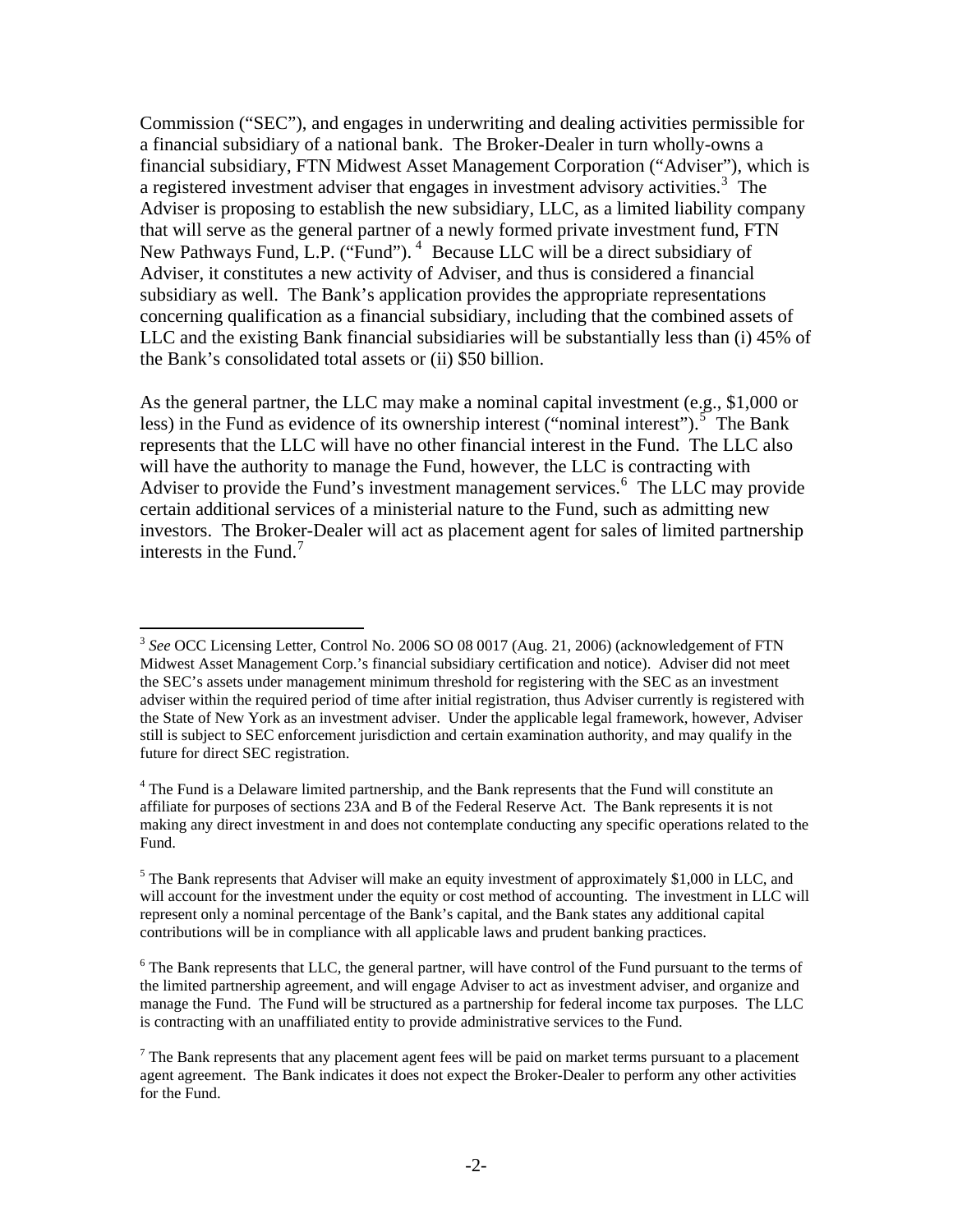The Fund's investment strategy will be as a "fund of funds" and it will invest substantially all of its assets in a diversified group of private investment funds and other alternative investment vehicles. The Fund's investment strategy will not target a specific industry but will focus on investments in smaller private investment funds managed by "Emerging Managers" with assets under management between \$25-250 million and established 1 to 5 year track records. $8\text{ The Fund falls within an exception from the}$  $8\text{ The Fund falls within an exception from the}$ definition of investment company under the Investment Company Act of 1[9](#page-2-1)40, $9$  and will not register with the SEC.

The LLC will not receive management fees or performance-based compensation directly from the Fund. The proposal seeks to eliminate the typical double layer of management and incentive fees prevalent in current fund of funds structures. Rather, the LLC plans to enter into revenue sharing agreements with the general partner of each underlying fund. The fund managers of the underlying funds will receive incentive and management fees and accordingly the portion of those fees allocable to the Fund will be paid by the underlying fund manager to the LLC. The Bank represents that the management fee received by the LLC from the underlying funds will be assigned to the Adviser in consideration of its investment management services.<sup>[10](#page-2-2)</sup>

The Fund will be offered through a private placement and each investor must represent that it is a "qualified purchaser" as defined in the Investment Company Act of 1940  $("1940 \text{ Act}").$ <sup>[11](#page-2-3)</sup> The Bank represents that the Fund's potential investors will receive a private placement memorandum and a copy of Part II of Adviser's Form ADV, as filed for investment adviser registration. The Bank does not anticipate investing any customers' funds held by the Bank in a fiduciary capacity in the Fund, and there are no plans to direct marketing efforts towards current customers of the Bank.<sup>[12](#page-2-4)</sup>

 $\overline{a}$ 

<span id="page-2-0"></span><sup>&</sup>lt;sup>8</sup> The Bank represents that Adviser will select funds based on factors such as market and macroeconomic indicators, qualitative and quantitative on and off site due diligence, funds' managers demonstrating definable strategies and track records, strong integrity and risk management policies and legal review. The underlying funds may invest in various types of equity or debt securities or derivative instruments. The Bank represents that the Fund will not invest in real estate or personal property, however, it is possible the underlying funds could have those investments. The Fund may invest idle cash in high-quality money market and U.S. Treasury securities as deemed appropriate by the Adviser.

<span id="page-2-1"></span><sup>9</sup> *See* 15 U.S.C. §§ 80a-3(c)(7)(A).

<span id="page-2-2"></span> $10$  In addition, a separate tiered annual administrative fee will be charged each limited partner.

<span id="page-2-3"></span><sup>&</sup>lt;sup>11</sup> *See* 15 U.S.C. §§ 80a-1 to 80a-64. Qualified purchasers under the 1940 Act are natural persons and certain trusts having at least \$5,000,000 in investments and an institutional investor that has at least \$25,000,000 in investments, in each case net of any debt incurred to acquire such investments. 15 U.S.C. §  $80a-2(a)(51)(A)$ . The Bank represents that the minimum initial capital contribution to the Fund by an investor generally will be \$500,000, subject to waiver in the sole discretion of the LLC.

<span id="page-2-4"></span> $12$  The Bank provides that it is possible that a division of the Bank may act as an additional placement agent, and if so, it may seek to place interests with existing capital markets customers who meet the requisite qualifications.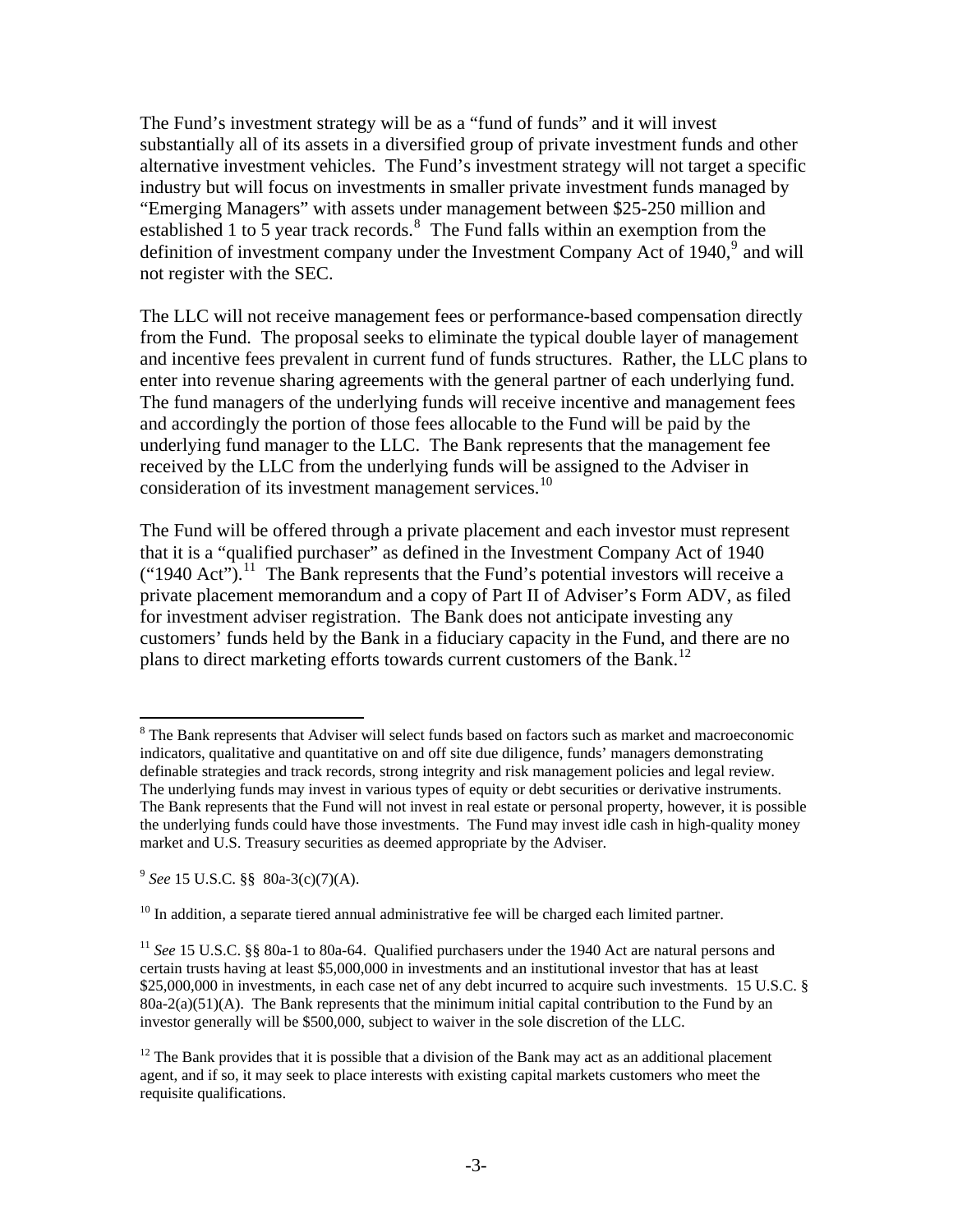The Bank represents that it is not guaranteeing any liabilities of the Fund or the LLC, and will not participate in any losses suffered by the Fund. Pursuant to the terms of the limited partnership agreement, the LLC will not be liable for any loss arising out of or in connection with any activity undertaken in connection with the Fund, except for any liability caused by its gross negligence, willful misconduct, or violations of applicable law. The Bank states that demand for a fund of funds investment product remains strong, and believes that the expertise of Adviser's planned investment committee, the use of quantitative methodology in the selection of funds, and the single layer fee structure are factors that will attract investors and distinguish the Fund from its competitors.

## **B. Analysis**

 $\overline{a}$ 

Twelve U.S.C. § 24(a) authorizes financial subsidiaries to engage in (i) activities which are "financial in nature" or incidental to such activities, and (ii) activities that are permitted for national banks to engage in directly.<sup>[13](#page-3-0)</sup> The Bank's proposal involves the formation of a new subsidiary of an existing financial subsidiary to act as a general partner in a limited partnership (referred to as the Fund) that will engage in investments that are not permissible for a national bank. The subsidiary, or its direct parent subsidiary, will act as the Fund's investment adviser, and may hold a limited interest in the Fund for the time it acts as adviser. Because the new subsidiary, LLC, is a subsidiary of an existing financial subsidiary, establishment of LLC is effectively the commencement of a new activity by its financial subsidiary parent. Furthermore, because of this structure, LLC is also considered a financial subsidiary even though its proposed activities, taken alone, would be permissible for an operating subsidiary of a national bank. While the OCC has not previously approved the formation of a financial subsidiary to engage in the proposed activities, the proposal is substantively analogous to previous OCC precedent involving operating subsidiaries, and is similarly permissible  $here.$ <sup>[14](#page-3-1)</sup>

The OCC has long held that a national bank's operating subsidiary may act as the general partner of a limited partnership.<sup>[15](#page-3-2)</sup> The OCC also has held that a national bank and its subsidiaries may provide investment management services as part of the business of banking authorized under 12 U.S.C. § 24(Seventh) and pursuant to their fiduciary powers

<span id="page-3-0"></span><sup>13 12</sup> U.S.C. § 24a. *See supra* footnote 4 (concerning the approval procedures under 12 C.F.R. § 5.39, the OCC's financial subsidiary regulation).

<span id="page-3-1"></span><sup>14</sup> *See, e.g.,* Conditional Approval No. 755 (Aug. 25, 2006); Conditional Approval No. 643 (Jun. 16, 2004); Conditional Approval No. 578 (Feb. 27, 2003); Interpretive Letter No. 940 (May 24, 2002); and Corporate Decision No. 2000-07 (May 10, 2000).

<span id="page-3-2"></span><sup>&</sup>lt;sup>15</sup>See, e.g., Corp. Decision No. 2000-07, *supra* (corporate veil of the subsidiary corporation protects the bank from the potentially open-ended exposure associated with a direct partnership investment); Conditional Approval No. 243 (May 9, 1997); and Interpretive Letter No. 411 (Jan. 20, 1988). *See also*  Interpretive Letter No. 1071 (Sept. 6, 2006) (direct membership interest is permissible in a context where numerous safeguards and controls limit the risk of liability to the bank membership).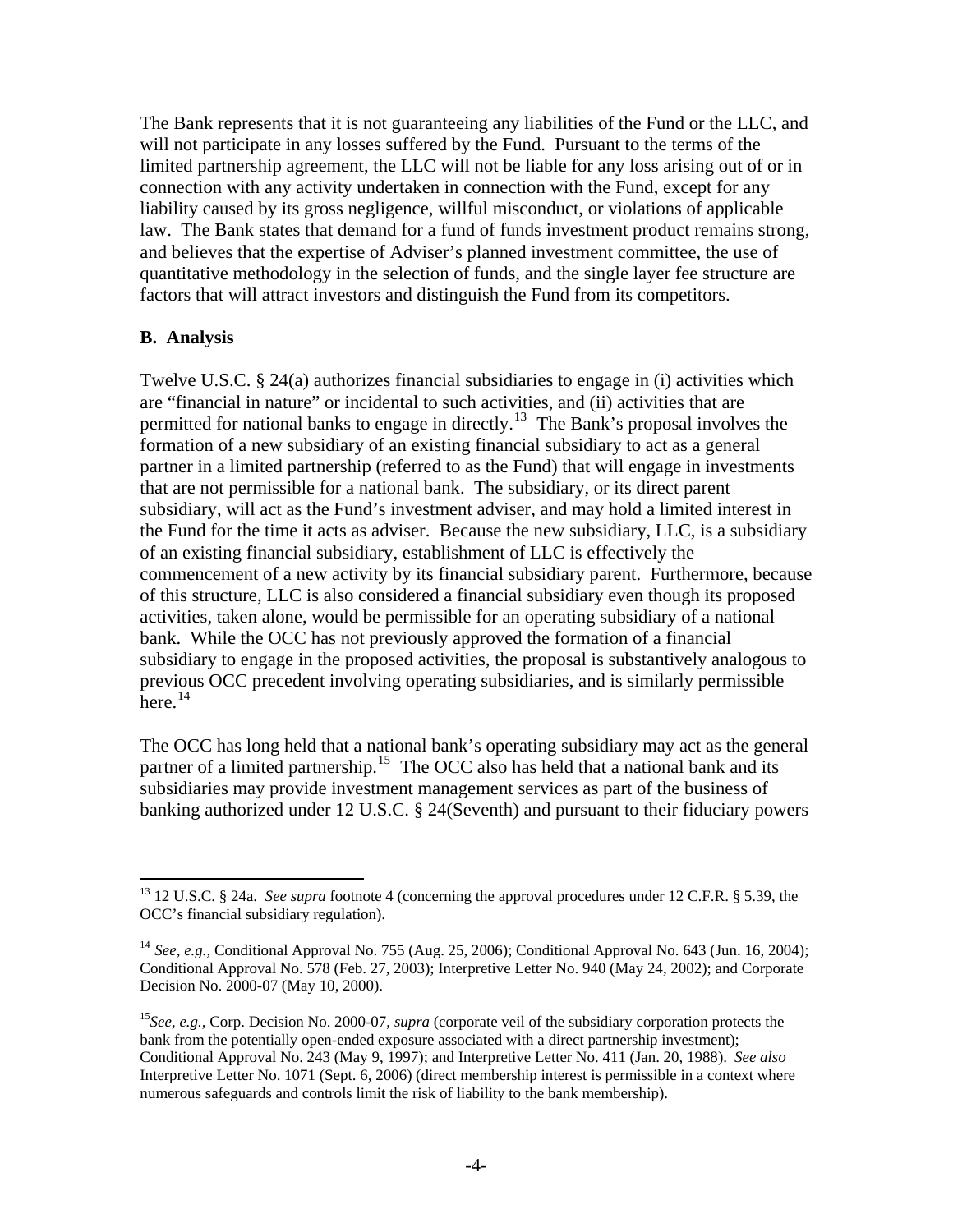under 12 U.S.C. § 92a.<sup>[16](#page-4-0)</sup> More recently, the OCC has found that a subsidiary may hold a limited equity interest in connection with its investment management activities relating to the operation of private investment funds. $17$ 

The LLC will be engaged in activities permissible for a national bank, which also are permissible for a financial subsidiary.<sup>[18](#page-4-2)</sup> The proposed fund of funds investment strategy and the management compensation structure are distinct features of this Fund, but are consistent with existing precedent and industry developments.<sup>[19](#page-4-3)</sup> Accordingly, under the applicable legal framework and OCC precedent, the establishment of LLC as the general partner to the Fund, the LLC's holding of a nominal interest in the Fund, and the proposed investment management activities, are within well-recognized bank permissible activities.

## **C. Conclusion**

Based on a review of the information you provided, including the representations and commitments made in your application, and for the reasons discussed above, we conclude that the Bank, through Adviser, may establish LLC as a third tier financial subsidiary, and that Adviser and LLC may engage in the investment management activities described, including holding a nominal interest in the Fund. This approval is subject to the following conditions:

1. Prior to Adviser establishing the LLC, the Bank shall adopt and implement an appropriate risk management process, acceptable to the OCC Examiner-in-Charge, to monitor the described activities and the nominal interest. The risk management process shall be comprehensive and shall include:

(i) Adoption and implementation of a conflict of interest policy addressing all inherent conflicts associated with the LLC's activities and the holding of the nominal interest in the Fund; and

<span id="page-4-2"></span> $18$  As described earlier, as general partner LLC will be responsible for the overall management of the Fund, including investment advisory services and various administrative duties.

<span id="page-4-0"></span> $\overline{a}$ <sup>16</sup> *See, e.g.,* Interpretive Letter No. 897 (Oct. 23, 2000); Interpretive Letter No. 851 (Dec. 8, 1999); Interpretive Letter No. 871 (Oct. 14, 1999); Conditional Approval Letter No. 164 (Dec. 9, 1994); Interpretive Letter No. 648 (May 4, 1994); Interpretive Letter No. 622 (Apr. 9, 1993); and Interpretive Letter No. 403 (Dec. 9, 1987).

<span id="page-4-1"></span><sup>17</sup> *See, e.g.,* Conditional Approval No. 755, *supra* (operating subsidiary may hold limited interests in private investment funds for which it serves as investment manager); Conditional Approval No. 643, *supra* (holding of the limited interest is convenient and useful in order for the subsidiary to conduct its investment management business); and Conditional Approval No. 578, *supra*.

<span id="page-4-3"></span><sup>&</sup>lt;sup>19</sup> *See* Corp. Decision 2000-07, *supra* (recognizing use of fund of funds structure). With the exception of the nominal investment in the Fund, discussed above, the Bank has no financial interest for its own account in these investments. The LLC's and Adviser's compensation arrangements will be disclosed in the governing documents, and as a practical matter, are simply a variant on management and incentive fee arrangements already existing in the marketplace, and as previously recognized by the OCC as permissible. *See, e.g., id.*; Interpretive Letter No. 578, *supra.*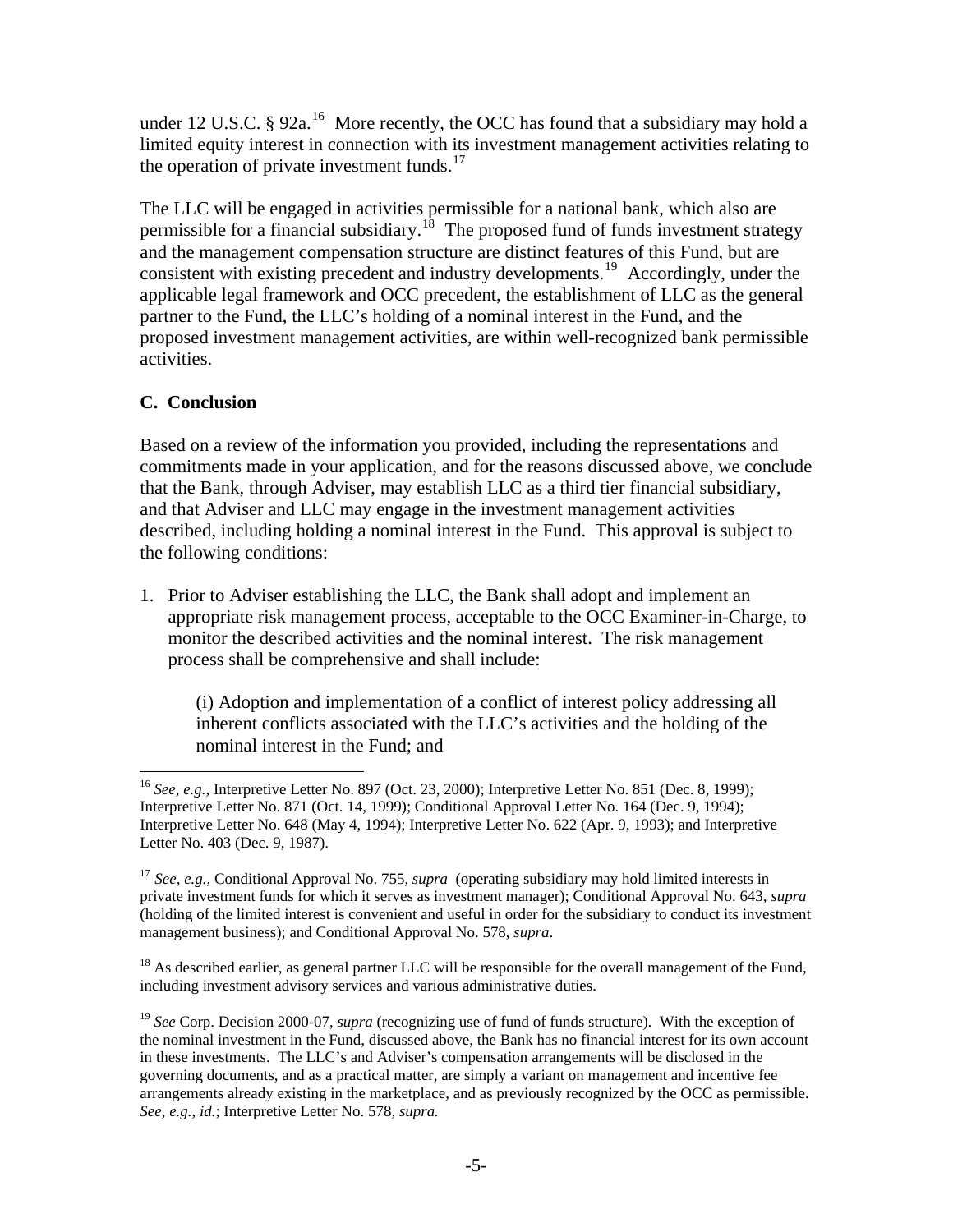(ii) Adoption and implementation of risk management policies and procedures for monitoring Adviser's and LLC's activities, the nominal interest, and the associated risks, taking into account relevant factors noted in OCC guidance (e.g., OCC Banking Circular 277 (BC-277) (Oct. 1993); Supplemental Guidance 1 to BC-277 (Jan. 1999); and the Handbook for National Bank Examiners, Risk Management of Financial Derivatives (Jan. 1997).

(iii) The Bank shall provide the OCC with copies of the policies and procedures described in (i) and (ii) prior to Adviser's establishment of the LLC.

(iv) The Bank shall establish an appropriate governance structure including bank management participation to supervise ongoing activities prior to formation of the LLC.

- 2. The Bank, through Adviser or LLC, shall not receive nominal interests in funds other than funds that invest in securities and financial instruments, and shall not invest in any fund that directly holds real estate or tangible personal property.
- 3. The Bank shall make reports and other information readily available to OCC supervisory staff as necessary for the OCC to determine compliance with these conditions.
- 4. For GAAP accounting purposes pursuant to Fin 46R, the Bank will not consolidate the Fund.
- 5. The Fund shall constitute an "affiliate" of the Bank and its subsidiaries and affiliates for purposes of Sections 23A and 23B of the Federal Reserve Act.
- 6. The Bank, through Adviser and LLC, shall hold the nominal interest in the Fund only when, and only for so long as, Adviser or LLC is providing investment management services to the Fund.
- 7. The Bank, through Adviser, LLC, and its other subsidiaries and affiliates as applicable, is subject to the restrictions and guidelines outlined in OCC Bulletin 2004-2, concerning the provision of financial support to investment funds advised by a bank, its subsidiaries or affiliates.
- 8. The Bank shall provide its Examiner-in-Charge ten days notice before Adviser or LLC receives more than a nominal interest in the Fund, or in any other fund.

The conditions of this approval are conditions imposed in writing by the agency in connection with the granting of an application or other request within the meaning of 12 U.S.C. § 1818. As such, the conditions are enforceable under 12 U.S.C. § 1818.

This approval, and the activities and communications by OCC employees in connection with the filing, do not constitute a contract, express or implied, or any other obligation